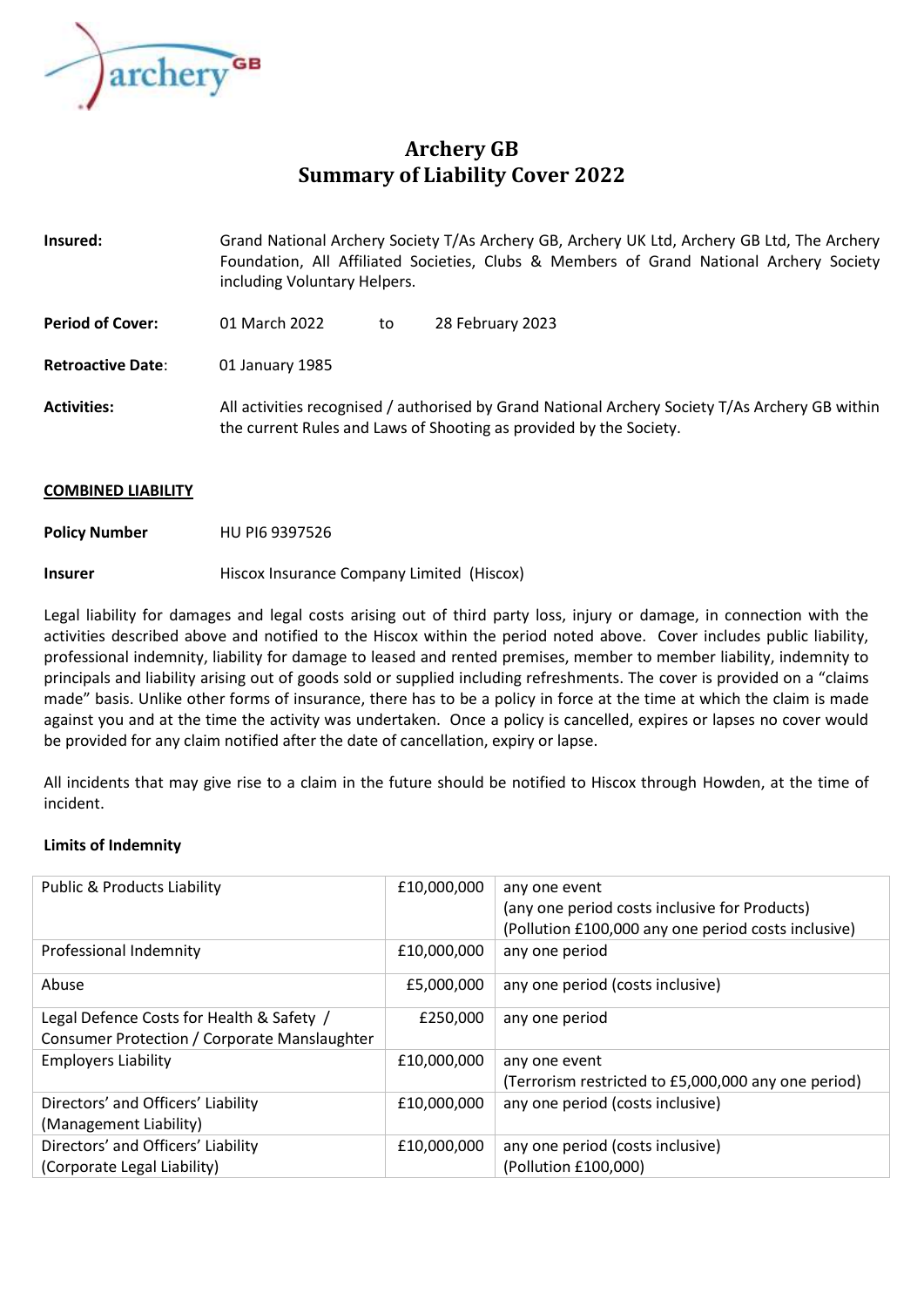# **Principal Exclusions**

Liability arising out of:

- Criminal Acts
- The ownership, possession or use of any mechanically propelled vehicle, aircraft, hovercraft or water-borne craft
- Product Guarantee or recall, repair or replacement
- In connection with damage to any data
- Medical malpractice
- Damage to own property
- Abuse in respect of the individual accused or alleged to have committed abuse or have permitted abuse
- Incidents prior to the retroactive date
- Incidents / claims known to you but not reported to Insurers
- Cyber Events

Restricted cover applies in respect of legal actions brought in a court of Law within the USA or Canada

**Excesses:** £100 each & every claim in respect of Third Party Property Damage £250 each & every claim in respect of D&O Corporate Legal Liability

The above is intended to be a summary only of cover, a full copy of the cover is available on request from Archery GB, and can be supplied by e-mail at no cost, or a paper copy can be provided, but a small administrative fee will be payable.

Hiscox Insurance Company Limited is authorised by the Prudential Regulation Authority and regulated by the Financial Conduct Authority and Prudential Regulation Authority

Howden is a trading name of Howden UK Group Limited, part of the Hyperion Insurance Group. Howden UK Group Limited is authorised and regulated by the Financial Conduct Authority in respect of general insurance business.

## **IN THE EVENT OF A CLAIM**

You must report every claim and any incident that is likely to give rise to a claim in the future. Incident Notification Guidelines are attached to this document to assist you. Please contact Howden on 0121 698 8040 and complete the necessary report/claim form as soon as possible to avoid prejudicing your claim.

## **Do not admit liability; do not make an offer or promise to pay.**